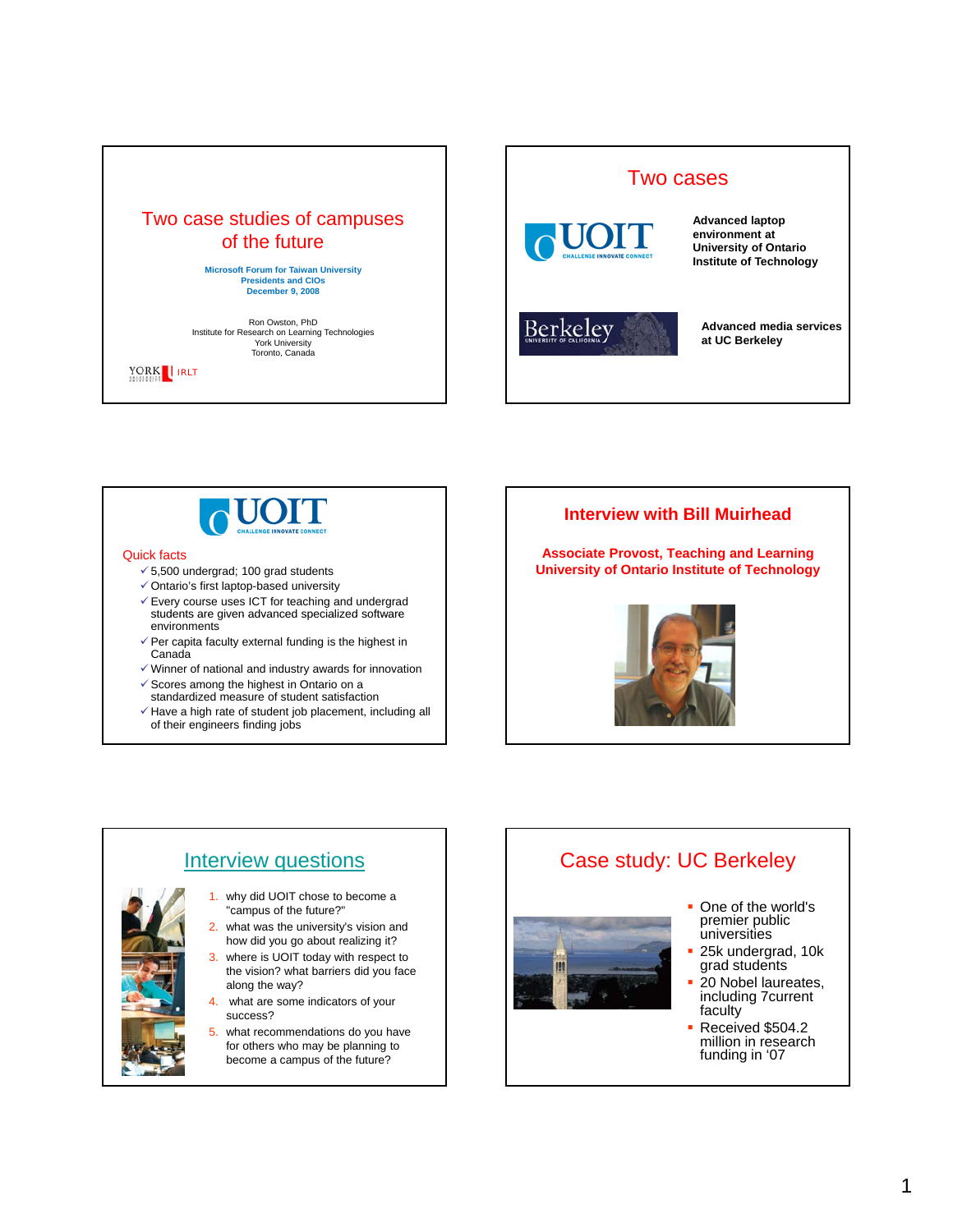### Educational Technology Services at Berkeley

- **Focuses on creating high technology** classrooms with capability of seamlessly capturing audio and video of lectures
- **Using three distribution channels:**  $\checkmark$  Youtube video
	- $\checkmark$ iTunes audio
	- $\checkmark$ Campus website
- Almost all lectures are available to public

#### Interview with Mara Hancock Director, ETS





#### Review of cases

- Vision
	- $\checkmark$  Both developed a concrete vision about role of technology
- Planning
	- $\checkmark$  Both had planning committees
- **Implementation** 
	- $\checkmark$  Both have specific implementation plans
	- $\checkmark$  Eliminate as many implementation barriers as possible Success criteria
	- $\checkmark$  Both used a variety of criteria to assess the impact Recommendations
	- $\sqrt{\ }$  Plan the whole ecology including infrastructure to support faculty and students



# I do tomorrow?

- When you return to campus form a Teaching, Learning, and Technology (TLT) Committee consisting of:
	- $\checkmark$  Senior academic officer
	- $\checkmark$ CIO
	- $\checkmark$ Faculty
	- $\checkmark$ Support services staff
	- $\checkmark$ Students